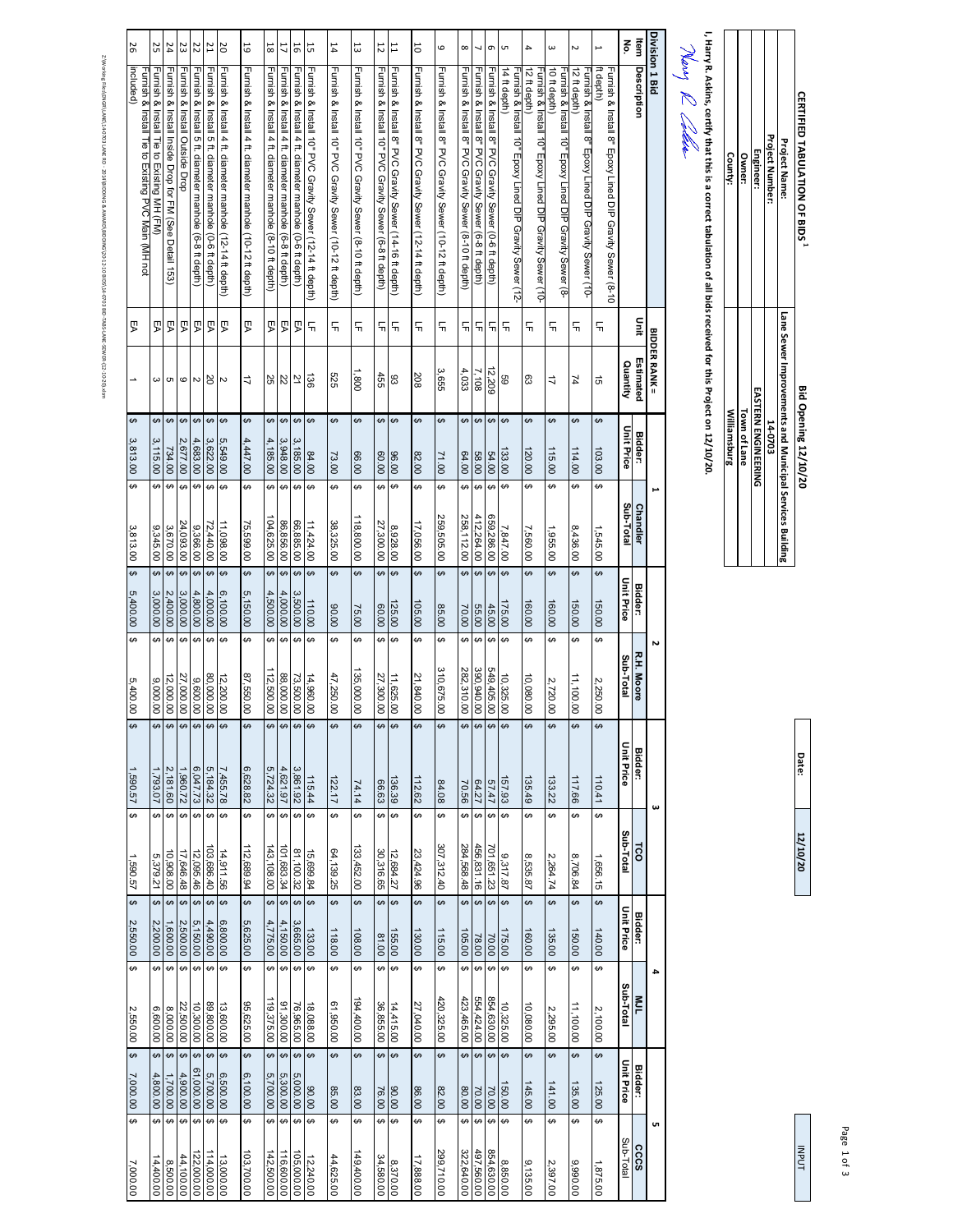| 54                                                                                           | ပ္ပ                                                                                     | 52                                                                                            | 51                                                                                          | SO                                                                                           | 6 <sup>1</sup>                                                                       | 48                                                                                  | 47                                                                                  | $\frac{4}{5}$                                                                         | 45                                       | 44                                        | $\ddot{3}$                                                                                | $42\,$                                         | $^{41}$                                                                                      | $\ddot{\sigma}$                                                                           | အ                                                                      | 38                                                                    | 37                                                                                            | န္တ                                                                              | ပ္ပ                                                                                         | 34                                                                   | ಜ                                                            | 32                                                                                                                 |                                                     | ဗူ                                                                                                                              | ő                                                                                                                                | 29                                                                                                                               | 28                                                                          | 27                                                                  | $\mathbf{\tilde{e}}$<br>ltem  |
|----------------------------------------------------------------------------------------------|-----------------------------------------------------------------------------------------|-----------------------------------------------------------------------------------------------|---------------------------------------------------------------------------------------------|----------------------------------------------------------------------------------------------|--------------------------------------------------------------------------------------|-------------------------------------------------------------------------------------|-------------------------------------------------------------------------------------|---------------------------------------------------------------------------------------|------------------------------------------|-------------------------------------------|-------------------------------------------------------------------------------------------|------------------------------------------------|----------------------------------------------------------------------------------------------|-------------------------------------------------------------------------------------------|------------------------------------------------------------------------|-----------------------------------------------------------------------|-----------------------------------------------------------------------------------------------|----------------------------------------------------------------------------------|---------------------------------------------------------------------------------------------|----------------------------------------------------------------------|--------------------------------------------------------------|--------------------------------------------------------------------------------------------------------------------|-----------------------------------------------------|---------------------------------------------------------------------------------------------------------------------------------|----------------------------------------------------------------------------------------------------------------------------------|----------------------------------------------------------------------------------------------------------------------------------|-----------------------------------------------------------------------------|---------------------------------------------------------------------|-------------------------------|
| selected pump manufacturer)<br>urnish & Install 1 1/2"<br>Ball Shut-off Valves (Confirm with | selected pump manufacturer)<br>Furnish & Install 1 1/2" Ball Check Valves (Confirm with | Station, including electrical, Complete<br>Furnish & Install Residential Simplex Grinder Pump | Households (See drawing detail sheet)<br>Furnish & Install 6" Double Sewer Service, Long to | Households (See drawing detail sheet)<br>−urnish & Install 6" Double Sewer Service, Short to | (See drawing detail sheet)<br>-urnish & Install 6" Sewer Service, Long to Households | See drawing detail sheet)<br>urnish & Install 6" Sewer Service, Short to Households | (See drawing detail sheet)<br>urnish & Install 4" Sewer Service, Long to Households | (See drawing detail sheet)<br>Furnish & Install 4" Sewer Service, Short to Households | Furnish & Install 2" Plug Valve Assembly | Furnish & Install 2" Check Valve Assembly | Magnetic Tape, including fittings<br>Furnish & Install 2" PVC Force Main w/ Tracer Wire & | Furnish & Install 2.5" Plug Valve Assembly     | & Magnetic Tape, including fittings<br>urnish & Install 2½" RJ PVC Force Main w/ Tracer Wire | Magnetic Tape, including fittings<br>urnish & Install 2½" PVC Force Main w/ Tracer Wire & | including adapters<br>urnish & Install 3" HDPE DR 11 Force Main by HDD | Magnetic Tape<br>Furnish & Install 4" PVC Force Main w/ Tracer Wire & | Combination Valve Assembly (48A/301A)<br>Furnish & Install 1" Dual Body Wastewater Air/Vacuum | Combination Valve Assembly (801A)<br>Furnish & Install 1" Single-Body Wastewater | Valve Assembly (301A)<br>Furnish & Install 1" Single Body Wastewater Air $\mathcal N$ acuum | <b>Depths</b><br>Furnish & Install 12" Steel Casing by Open Cut, All | Depths<br>urnish & Install 16" Steel Casing by Open Cut, All | required and necessary bore pits, all depths), See Detail<br>inside 16" Steel Casing Under Railroad (including all | Furnish & Install by Jack & Bore 8" Epoxy-Lined DIP | depths), See Detail<br>(including all required and necessary bore pits, all<br>urnish & Install by Jack & Bore 12" Steel Casing | depths), See Detail<br>(including all required and necessary bore pits, all<br>Furnish & Install by Jack & Bore 16" Steel Casing | depths), See Detail<br>(including all required and necessary bore pits, all<br>Furnish & Install by Jack & Bore 20" Steel Casing | Sewer (See Details)<br>Furnish & Install Concrete Encasement for 8" Gravity | included)<br>−urnish & Install Tie to Existing Pump Station (MH not | <b>Description</b>            |
| ያ                                                                                            | ያ                                                                                       | ያ                                                                                             | ያ                                                                                           | ያ                                                                                            | ያ                                                                                    | ያ                                                                                   | ያ                                                                                   | ያ                                                                                     | ይ                                        | ያ                                         | 듞                                                                                         | ይ                                              | 듞                                                                                            | Ч                                                                                         | 듀                                                                      | 딖                                                                     | ያ                                                                                             | ያ                                                                                | ያ                                                                                           | 듀                                                                    | 듞                                                            | 듞                                                                                                                  |                                                     | 듞                                                                                                                               | 듞                                                                                                                                | 듀                                                                                                                                | ያ                                                                           | ይ                                                                   | 틀                             |
| ω                                                                                            | ယ                                                                                       | ω                                                                                             | ⇉                                                                                           | $\infty$                                                                                     | $\mathbf{\omega}$                                                                    | თ                                                                                   | 99                                                                                  | - 67                                                                                  | ω                                        | $\infty$                                  | 5,103                                                                                     | $\overline{\phantom{a}}$                       | 24                                                                                           | Ņ<br>531                                                                                  | สิ                                                                     | //S                                                                   | →                                                                                             | c                                                                                | Z                                                                                           | 22                                                                   | 202                                                          | ά                                                                                                                  |                                                     | 486                                                                                                                             | 686                                                                                                                              | 207                                                                                                                              | ಹ                                                                           |                                                                     | Estimated<br>Quantity         |
| ↔<br>456.00                                                                                  | ↔<br>338.00                                                                             | ↔<br>10,065.00                                                                                | ↔<br>ŗΩ,<br>,119.00                                                                         | ↔<br>,542.00                                                                                 | ↔<br>2,979.00                                                                        | ↔<br>1,465.00                                                                       | ↮<br>4,595.00                                                                       | ↔<br>1,324.00                                                                         | ↮<br>988.00                              | $\leftrightarrow$<br>430.00               | ↔<br>15.00                                                                                | ↔<br>,202.00                                   | $\leftrightarrow$<br>20.00                                                                   | ↔<br>15.00                                                                                | ↮<br>75.00                                                             | ↮<br>32.00                                                            | ↔<br>4<br>00.008                                                                              | ↔<br>c<br>439.00                                                                 | ↔<br>4,<br>004.00                                                                           | ↔<br>00'76                                                           | ↔<br>00'16                                                   | ↔<br>431.00                                                                                                        |                                                     | ↔<br>410.00                                                                                                                     | ↮<br>449.00                                                                                                                      | ↔<br>461.00                                                                                                                      | ↔<br>262.00                                                                 | ↔<br>3,685.00                                                       | Unit Price<br><b>Bidder:</b>  |
| ↔<br>1,368.00                                                                                | ↔<br>1,014.00                                                                           | ↔<br>30,195.00                                                                                | $\pmb{\ominus}$<br>56,309.00                                                                | ↔<br>12,336.00                                                                               | ↔<br>8,937.00                                                                        | ↔<br>8,790.00                                                                       | $\leftrightarrow$<br>257,320.00                                                     | ↔<br>88,708.00                                                                        | ↔<br>2,964.00                            | $\Theta$<br>1,290.00                      | ↔<br>76,545.00                                                                            | ↮<br>,202.00                                   | $\leftrightarrow$<br>480.00                                                                  | ↔<br>37,965.00                                                                            | ↔<br>11,400.00                                                         | ↔<br>50,464.00                                                        | ↮<br>4,806.00                                                                                 | ↔<br>27,195.00                                                                   | ↔<br>9,608.00                                                                               | ↔<br>2,068.00                                                        | ↔<br>18,382.00                                               | ↔<br>56,030.00                                                                                                     |                                                     | ↔<br>199,260.00                                                                                                                 | ↔<br>444,061.00                                                                                                                  | ↔<br>95,427.00                                                                                                                   | ↔<br>20,192.00                                                              | ↮<br>3,685.00                                                       | Sub-Total<br><b>Chandler</b>  |
| ↔<br>00'009                                                                                  | ↔<br>400.00                                                                             | ↔<br>20,000.00                                                                                | $\leftrightarrow$<br>3,800.00                                                               | ↔<br>1,050.00                                                                                | ↔<br>3,900.00                                                                        | ↔<br>1,000.00                                                                       | ↔<br>3,300.00                                                                       | $\leftrightarrow$<br>825.00                                                           | <sub>co</sub><br>00.036                  | $\Theta$<br>220.00                        | ↔<br>15.00                                                                                | ↮<br>615.00                                    | $\leftrightarrow$<br>17.00                                                                   | ↔<br>16.00                                                                                | ↔<br>100.00                                                            | ↔<br>22.00                                                            | ↔<br>10,600.00                                                                                | ↔<br>6,200.00                                                                    | ↔<br>5,600.00                                                                               | ↔<br>250.00                                                          | ↔<br>385.00                                                  | ↔<br>800.00                                                                                                        |                                                     | $\leftrightarrow$<br>400.00                                                                                                     | ↔<br>00'009                                                                                                                      | ↔<br>665.00                                                                                                                      | $\Theta$<br>,250.00                                                         | ↔<br>7,500.00                                                       | Unit Price<br><b>Bidder:</b>  |
| ↔<br>1,800.00                                                                                | ↔<br>1,200.00                                                                           | ↔<br>60,000.00                                                                                | ↔<br>41,800.00                                                                              | ↔<br>8,400.00                                                                                | ↔<br>11,700.00                                                                       | ↔<br>6,000.00                                                                       | ↔<br>184,800.00                                                                     | ↔<br>55,275.00                                                                        | ↔<br>2,850.00                            | $\Theta$<br>660.00                        | ↔<br>76,545.00                                                                            | ↮<br>615.00                                    | $\Theta$<br>408.00                                                                           | ↔<br>40,496.00                                                                            | ↮<br>15,200.00                                                         | ↔<br>34,694.00                                                        | ↔<br>10,600.00                                                                                | ↔<br>31,000.00                                                                   | ↔<br>11,200.00                                                                              | ↔<br>5,500.00                                                        | ↔<br>77,770.00                                               | ↔<br>104,000.00                                                                                                    |                                                     | ↔<br>194,400.00                                                                                                                 | ↔<br>593,400.00                                                                                                                  | ↔<br>137,655.00                                                                                                                  | ↔<br>20,000.00                                                              | ↔<br>7,500.00                                                       | R.H. Moore<br>Sub-Total       |
| $\leftrightarrow$<br>271.03                                                                  | ↔<br>343.93                                                                             | ↔<br>17,685.01                                                                                | ↔<br>5,029.02                                                                               | ↔<br>1,313.89                                                                                | ↔<br>5,241.38                                                                        | ↔<br>1,279.92                                                                       | ↔<br>4,449.90                                                                       | $\overline{\mathbf{t}}$<br>192.67                                                     | <del>ی</del><br>2,100.03                 | ↔<br>1,009.15                             | ↔<br>11.29                                                                                | ↮<br>,325.90                                   | $\leftrightarrow$<br>29.14                                                                   | ↔<br>11.85                                                                                | ↔<br>59.34                                                             | ↔<br>12.83                                                            | <sub>co</sub><br>8,150.65                                                                     | မာ<br>6,948.97                                                                   | ↔<br>6,058.42                                                                               | $\leftrightarrow$<br>140.26                                          | ↔<br>148.99                                                  | ↔<br>629.14                                                                                                        |                                                     | \$<br>261.26                                                                                                                    | ↔<br>351.32                                                                                                                      | $\leftrightarrow$<br>438.01                                                                                                      | ↔<br>691.20                                                                 | ↔<br>1,763.99                                                       | Bidder:<br>Unit Price         |
| $\theta$<br>813.09                                                                           | ⇔<br>1,031.79                                                                           | ↔<br>53,055.03                                                                                | $\Theta$<br>55,319.22                                                                       | ↔<br>10,511.12                                                                               | ↔<br>15,724.14                                                                       | $\leftrightarrow$<br>7,679.52                                                       | ↔<br>249,194.40                                                                     | $\leftrightarrow$<br>66,508.89                                                        | ↔<br>6,300.09                            | $\leftrightarrow$<br>3,027.45             | ↔<br>57,612.87                                                                            | ↔<br>1,325.90                                  | $\leftrightarrow$<br>699.36                                                                  | ↔<br>29,992.35                                                                            | ↔<br>9,019.68                                                          | ↔<br>20,232.91                                                        | ↔<br>8,150.65                                                                                 | ↔<br>34,744.85                                                                   | ↔<br>12,116.84                                                                              | ↔<br>3,085.72                                                        | ↔<br>30,095.98                                               | $\overline{ }$<br>81,788.20                                                                                        |                                                     | ↔<br>126,972.36                                                                                                                 | $\overline{ }$<br>347,455.48                                                                                                     | ↔<br>90,668.07                                                                                                                   | ↔<br>11,059.20                                                              | ↔<br>1,763.99                                                       | Sub-Total<br><b>LCO</b>       |
| $\bullet$<br>370.00                                                                          | $\overline{\mathbf{3}}$<br>460.00                                                       | $\leftrightarrow$<br>16,500.00                                                                | $\leftrightarrow$<br>6,000.00                                                               | ↔<br>1,290.00                                                                                | $\overline{\mathbf{3}}$<br>4,940.00                                                  | $\overline{ }$<br>1,220.00                                                          | $\overline{\mathbf{t}}$<br>4,475.00                                                 | $\leftrightarrow$<br>1,060.00                                                         | $\overline{\mathbf{v}}$<br>,285.00       | $\leftrightarrow$<br>765.00               | $\overline{\mathbf{t}}$<br>18.00                                                          | $\leftrightarrow$<br>110.00                    | $\leftrightarrow$<br>26.00                                                                   | $\leftrightarrow$<br>19.00                                                                | \$<br>65.00                                                            | ↔<br>20.00                                                            | $\overline{\mathbf{3}}$<br>6,850.00                                                           | ↔<br>6,000.00                                                                    | $\overline{\mathbf{3}}$<br>5,350.00                                                         | $\leftrightarrow$<br>110.00                                          | $\overline{\mathbf{6}}$<br>125.00                            | $\overline{ }$<br>645.00                                                                                           |                                                     | $\leftrightarrow$<br>325.00                                                                                                     | $\leftrightarrow$<br>395.00                                                                                                      | $\overline{ }$<br>445.00                                                                                                         | $\leftrightarrow$<br>175.00                                                 | ↔<br>3,550.00                                                       | <b>Bidder:<br/>Unit Price</b> |
| $\overline{ }$<br>1,110.00                                                                   | ↔<br>1,380.00                                                                           | ↔<br>49,500.00                                                                                | $\Theta$<br>66,000.00                                                                       | ↔<br>10,320.00                                                                               | ↔<br>14,820.00                                                                       | ↔<br>7,320.00                                                                       | $\leftrightarrow$<br>250,600.00                                                     | $\overline{\mathbf{3}}$<br>71,020.00                                                  | ↔<br>3,855.00                            | $\leftrightarrow$<br>2,295.00             | ↔<br>91,854.00                                                                            | $\leftrightarrow$<br>$\frac{624.00}{1,110.00}$ | $\leftrightarrow$                                                                            | $\leftrightarrow$<br>48,089.00                                                            | ↔<br>9,880.00                                                          | ↔<br>31,540.00                                                        | ↔<br>6,850.00                                                                                 | ↔<br>30,000.00                                                                   | ↔<br>10,700.00                                                                              | ↔<br>2,420.00                                                        | ِ⇔<br>25,250.00                                              | $\overline{ }$<br>83,850.00                                                                                        |                                                     | ↔<br>157,950.00                                                                                                                 | ↔<br>390,655.00                                                                                                                  | ↔<br>92,115.00                                                                                                                   | $\Theta$<br>2,800.00                                                        | ↔<br>3,550.00                                                       | MJL<br>Sub-Total              |
| $\overline{ }$<br>825.00                                                                     | ↔<br>825.00                                                                             | $\leftrightarrow$<br>62,000.00                                                                | $\leftrightarrow$<br>3,000.00                                                               | ↔<br>1,600.00                                                                                | ↔<br>3,100.00                                                                        | $\overline{\mathbf{3}}$<br>1,400.00                                                 | $\bullet$<br>3,100.00                                                               | $\overline{\mathbf{v}}$<br>1,210.00                                                   | $\overline{\mathbf{t}}$<br>615.00        | $\leftrightarrow$<br>900.00               | $\overline{\mathbf{t}}$<br>20.00                                                          | ↔<br>,400.00                                   | $\leftrightarrow$<br>41.00                                                                   | $\overline{ }$<br>23.00                                                                   | ↔<br>120.00                                                            | ↔<br>35.00                                                            | $\theta$<br>9,178.00                                                                          | ↔<br>9,300.00                                                                    | $\leftrightarrow$<br>9,100.00                                                               | $\leftrightarrow$<br>135.00                                          | $\overline{ }$<br>190.00                                     | $\overline{\mathbf{v}}$<br>510.00                                                                                  |                                                     | $\leftrightarrow$<br>475.00                                                                                                     | $\overline{\mathbf{t}}$<br>500.00                                                                                                | $\overline{ }$<br>500.00                                                                                                         | $\leftrightarrow$<br>ین<br>,300.00                                          | $\leftrightarrow$<br>6,500.00                                       | <b>Bidder:</b><br>Unit Price  |
| ↔<br>2,475.00                                                                                | ↔<br>2,475.00                                                                           | $\Theta$<br>186,000.00                                                                        | $\bullet$<br>33,000.00                                                                      | ↔<br>12,800.00                                                                               | ↔<br>9,300.00                                                                        | ↔<br>8,400.00                                                                       | ↔<br>173,600.00                                                                     | $\overline{\mathbf{3}}$<br>81,070.00                                                  | ↔<br>1,845.00                            | $\leftrightarrow$<br>2,700.00             | ↔<br>102,060.00                                                                           | $\leftrightarrow$<br>1,400.00                  | $\Theta$<br>984.00                                                                           | ↔<br>58,213.00                                                                            | ↔<br>18,240.00                                                         | ↔<br>55,195.00                                                        | ↔<br>9,178.00                                                                                 | ↔<br>46,500.00                                                                   | ↔<br>18,200.00                                                                              | ↔<br>2,970.00                                                        | $\theta$<br>38,380.00                                        | $\overline{\mathbf{3}}$<br>66,300.00                                                                               |                                                     | ↔<br>230,850.00                                                                                                                 | $\overline{ }$<br>494,500.00                                                                                                     | ↔<br>103,500.00                                                                                                                  | $\Theta$<br>52,800.00                                                       | ↔<br>6,500.00                                                       | Sub-Total<br>cccs             |

Z:Working Files\ENGR\LANE\14-0703 LANE RD - 2014\BIDDING Z:\Working Files\ENGR\LANE\14-0703 LANE RD - 2014\BIDDING & AWARD\BIDDING\20-12-10 BIDS\14-0703 BID-TABS-LANE-SEWER-(12-10-20).xlsm8DDING\20-12-10 BIDS\14-0703 BID-TABS-LANE-SEWER-(12-10-20).xlsm

> Page 2 of 3 Page 2 of 3